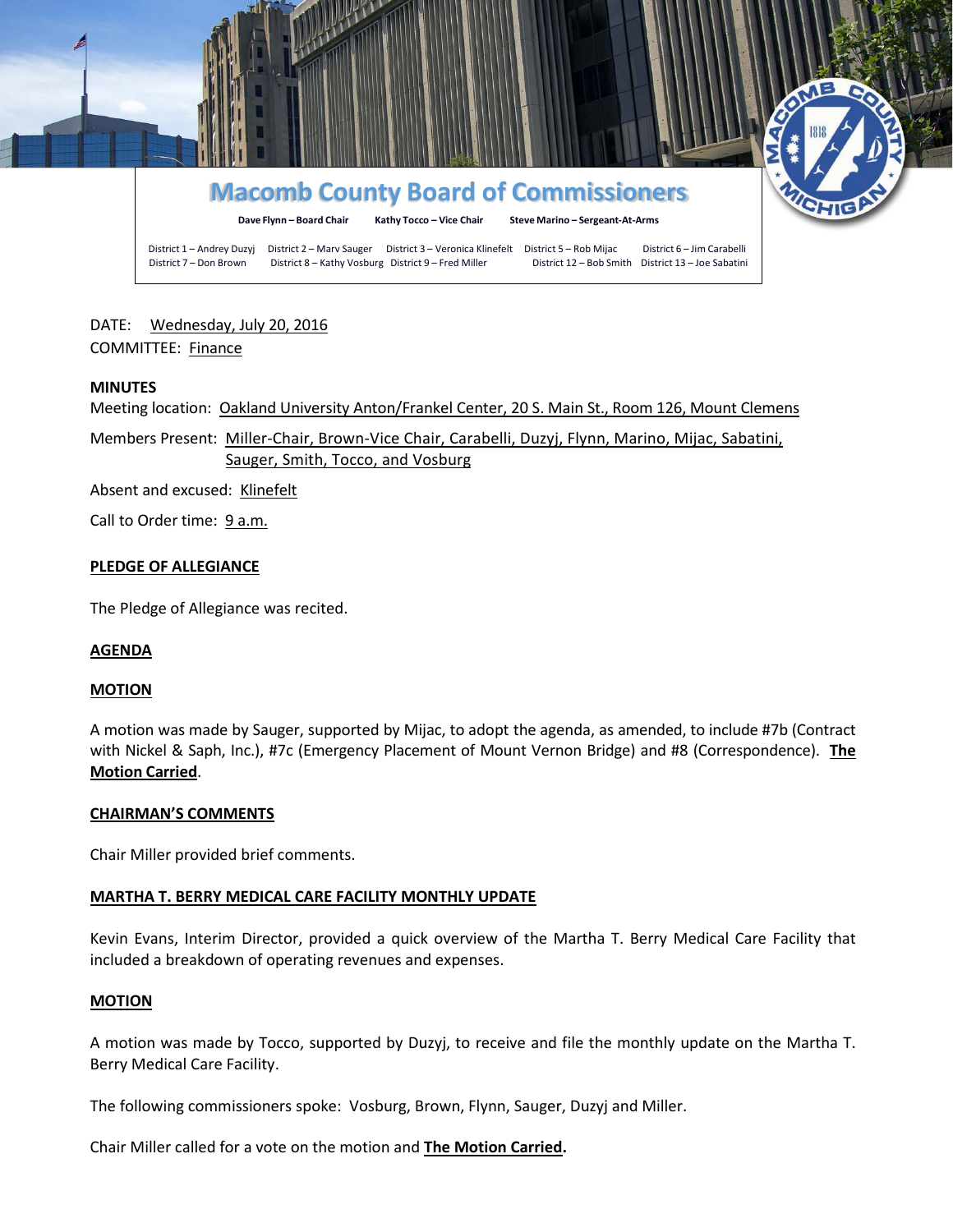# **RECOMMENDATION FROM THE JULY 19, 2016 INFRASTRUCTURE/ECONOMIC DEVELOPMENT COMMITTEE**

# **Budget Amendment – Urban & Community Forestry Grant Program/Department of Planning and Economic Development**

## **COMMITTEE RECOMMENDATION-MOTION**

A motion was made by Vosburg, supported by Sabatini, to recommend that the Board of Commissioners approve a \$49,500 budget amendment under Department of Planning and Economic Development Planning Grants (Fund 361) for a Michigan Department of Natural Resources – Urban & Community Forestry Grant Program; further, this budget action addresses budgetary issues only. It does not constitute the Commission's approval of any County contract. If a contract requires Commission approval under the County's Contracting Policy or the County's Procurement Ordinance, such approval must be sought separately; further, a copy of this Board of Commissioners' action is directed to be delivered forthwith to the Office of the County Executive. **THE MOTION CARRIED.**

## **APPROVE A 3-YEAR CONTRACT WITH NICKEL & SAPH, INC./RISK MANAGEMENT**

John Anderson from Risk Management provided a brief overview of why they recommend Nickel & Saph, Inc. for Macomb County's property and casualty brokerage and consulting services.

#### **COMMITTEE RECOMMENDATION – MOTION**

A motion was made by Flynn, supported by Marino, to recommend that the Board of Commissioners approve a 3-year contract with Nickel & Saph, Inc. to provide Property and Casualty Brokerage and Consulting Services for contract term from August 1, 2016 through July 31, 2019; further a copy of this Board of Commissioners' action is directed to be delivered forthwith to the Office of the County Executive.

The following commissioners spoke: Carabelli, Marino and Sabatini.

Chair Miller called for a vote on the motion and **THE MOTION CARRIED.**

## **ITEM WAIVED BY INFRASTRUCTURE/ECONOMIC DEVELOPMENT COMMITTEE CO-CHAIRS**

## **Approve Emergency Replacement of the Mount Vernon Bridge/Department of Roads**

#### **COMMITTEE RECOMMENDATION-MOTION**

A motion was made by Brown, supported by Flynn, to recommend that the Board of Commissioners approve the emergency replacement of the Mount Vernon Bridge at a cost of \$202,000; further, a copy of this Board of Commissioners' action is directed to be delivered forthwith to the Office of the County Executive.

The following commissioners spoke: Smith, Vosburg, Marino, Sauger and Carabelli.

Chair Miller called for a vote on the motion and **THE MOTION CARRIED.**